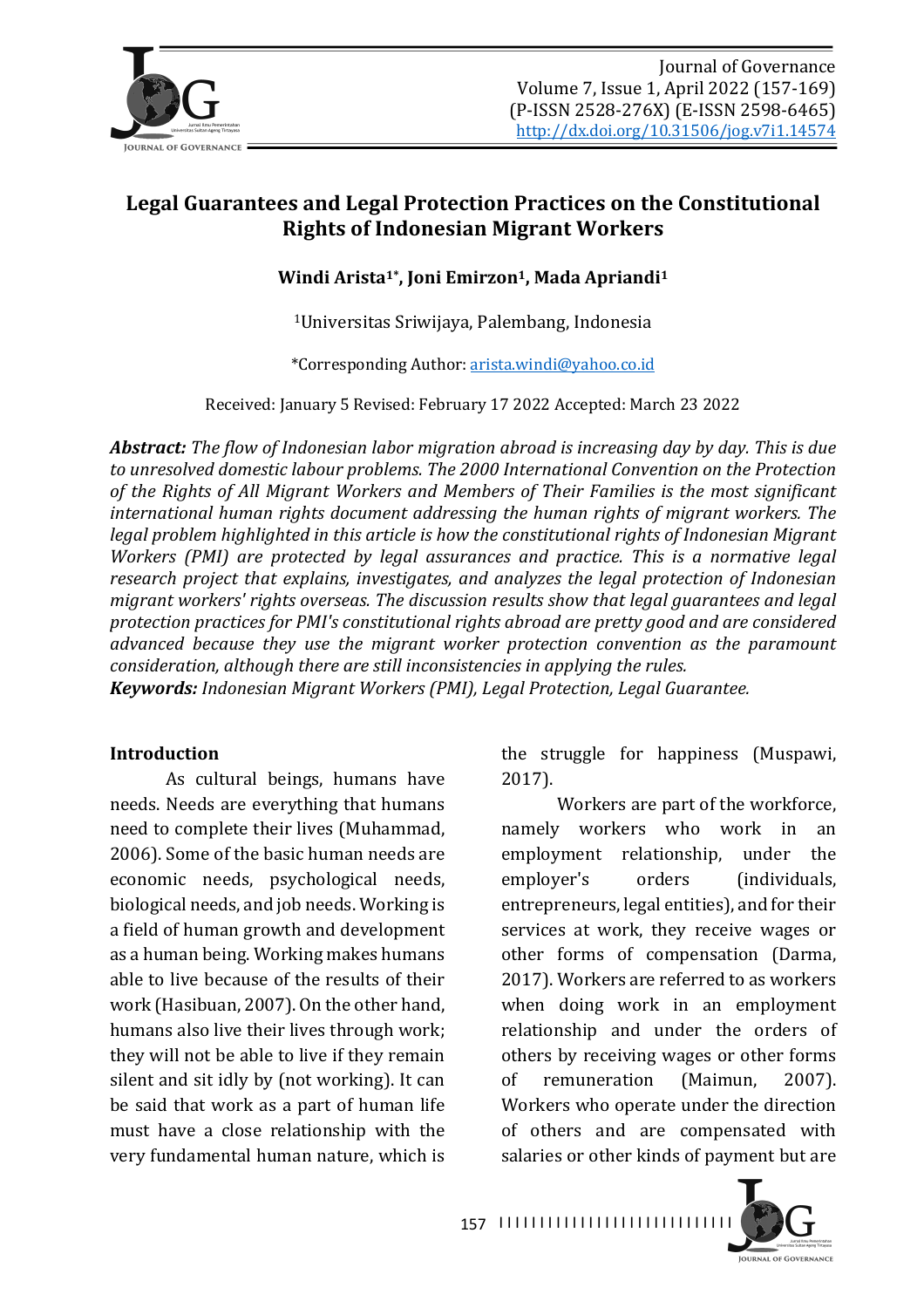not employed, such as shoe shiners or hairdressers, are not considered workers (Khoe, 2013). In order to improve the quality of Indonesian workers and their contribution to development, as well as protect their rights and interests in line with human dignity, it is necessary to raise the quality of Indonesian employees and protect their rights and interests (Sastrohadiwiryo, 2002).

A complicated problem, migrant workers should be fully protected by the various international accords that Indonesia has ratified (Hamzah, 2016). In addition to women, children, and human trafficking prevention, the issue of migrant workers should be linked to sociocultural issues (Pangehutan, 2007). Although legislation safeguarding Indonesian migrants is necessary, it must be followed by tangible actions that rescind old practices and speed the transition to a new model of labor migration governance based on the state's duty to the safety of its migrant workers (Natalis & Ispriyarso, 2018).

PMI problems also arise due to a lack of government capability in handling PMI issues as a whole. Several factors are at the root of PMI's problems, namely the lack of optimal service by agencies. This is reflected in the weak coordination between agencies or authorized institutions, and the burden of costs borne by PMI candidates through official channels is also not spared from illegal levies carried out by unscrupulous officials. (Manurung & Sa'adah, 2020). Furthermore, the training program provided by the government is still not running effectively in terms of time, so it still leaves a gap for PMI candidates to choose an unofficial route. Then there are

the requirements for documents that have not been integrated, which require PMI candidates to take care of them to different agencies at close distances, not to mention the addition of uneven transportation access, resulting in not all PMI candidates being able to take care of the completeness of the documents (Hadi, 2008).In a journal written by Kaur (2004), he describes several factors that encourage PMI candidates to choose Malaysia. First, working abroad as a PMI is one solution to the country's unemployment problem due to limited employment opportunities.

The effects of the international migration of migrant workers are complex. The positive impacts include reducing unemployment in Indonesia, the implications of which, in addition to increasing the household income of migrant workers, at a macro level, it is also an asset for the country's foreign exchange (Antari, 2008), but the negative impact is also very complex, starting from the many cases of violence. Torture, extortion, and sexual harassment experienced by female migrant workers abroad (before departure); the vulnerability of female migrant workers to trafficking, and the return of migrant workers who are prone to extortion, especially in the types of work that are widely available for migrant workers. Women are housemaids and are included in the 3D area (dirty, dangerous, and difficult) (Wulan et al., 2010). As Devi Rahayu (2011) highlighted in an earlier study, it is the state's obligation to offer legal protection to female migrant workers overseas due to women's vulnerability to discrimination and human trafficking, with the main premise of this research distinguishing it from other research that focuses on the constitutional

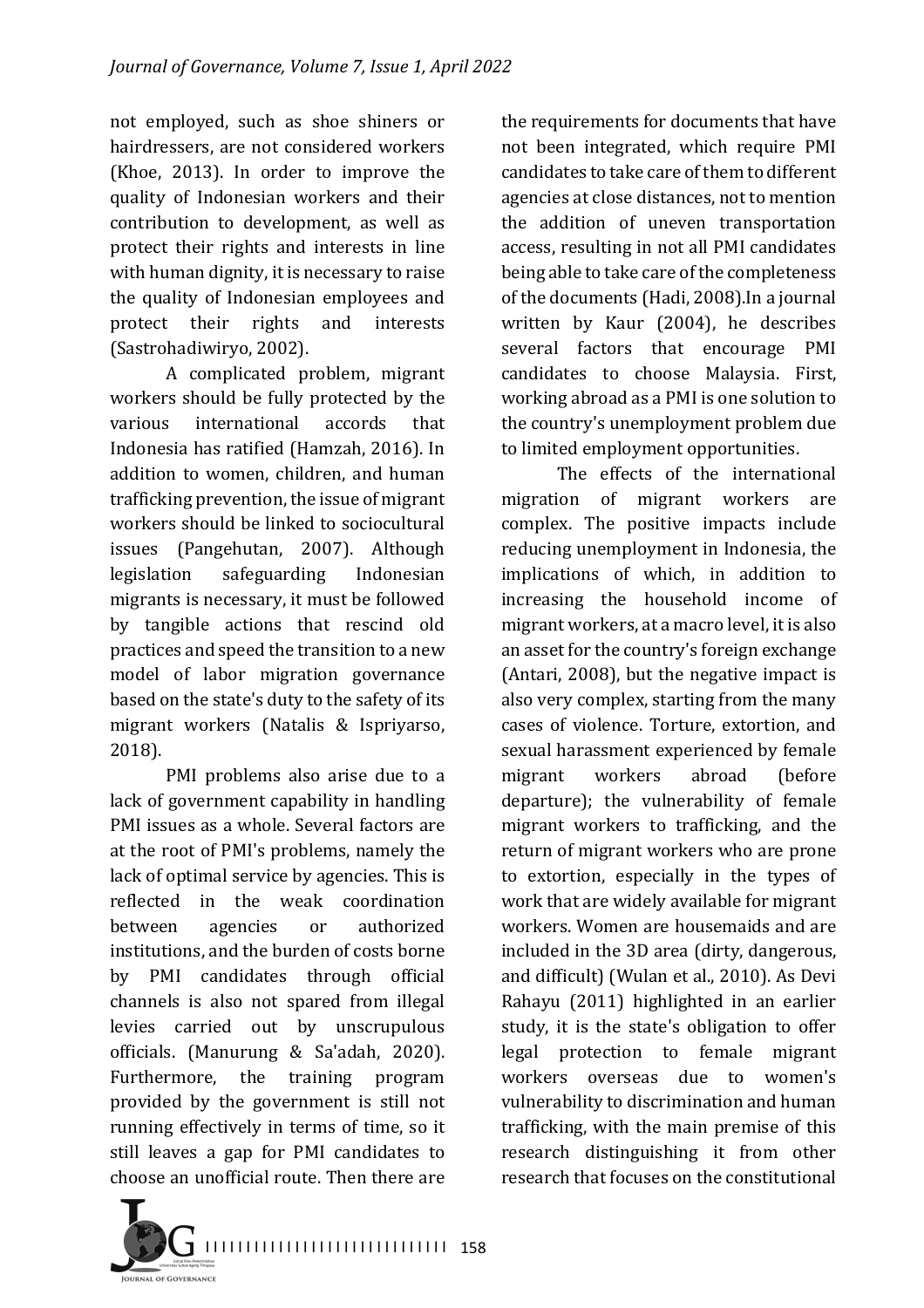*Arista,* et at., *Legal Guarantees and Legal Protection Practices on the Constitutional Rights of Indonesian Migrant Workers*

rights of migrant workers in general, which is consistent with the goal of providing legal protection to Indonesian migrant workers overseas.

Government policies and initiatives aimed at placing migrant workers overseas are one way to lower the country's unemployment rate by utilizing job possibilities elsewhere (Ananta,1996). The availability of restricted work prospects and poor economic conditions in their home country, combined with the perception that a sufficiently high salary will make the destination country more appealing, has become a catalyst for international labor mobility (Oelangan, 2014). Individuals migrate as a means of improving the quality of their lives in response to economic constraints and an unequal distribution of possibilities at home (Hadi, 2008).

In the context of the protection of migrant workers, each country must be prepared to make arrangements in the law and enforce them. As revealed by Romdiati  $(2015)$  in a previous study, the intensity of the flow of migrant workers is influenced by increasing relations between countries. He explained a series of processes of power relations, which were then understood as the working space or the operation of power; there was a process of power-sharing. By elucidating the concept of power negotiation as a mode of interaction in various social relations involving migrant workers, it is possible to develop strategies for combating migrant worker exploitation and the dominance of relations between workers and employers, as well as for defending the rights of migrant workers who work in other countries despite the fact that regulations in their home country are lax (Krustiyati, 2013). Indonesian regulations, for example, continue to indicate that migrant labor is a commodity. The decision to treat migrant workers as commodities affects other nations by failing to place them in the proper position. In a nutshell, the requirements for treating migrant workers in other countries cannot be met ideally if they have not yet been granted a protected status in their home country (Widodo  $&$ Belgradoputra, 2019).

As a result of the passage and implementation of Law No. 39 of 2004, on Indonesian Migrant Workers Abroad (PPTKILN), PMIs and their families will be better empowered and utilized, as well as protected in the destination country until they return to Indonesia, as well as improved in terms of their welfare. As a matter of fact, accomplishing this goal in a tangible manner is challenging. In addition, the truth reveals that there are numerous criminal and civil cases proving inappropriate installation and protection (Muin, 2015).

Problems in Indonesia, Law Number 39 of 2004, as the highest regulation in dealing with the problem of migrant workers, does not include a definition of undocumented migrant workers. This law also does not have a protection perspective. Undocumented and documented related to the development of an increasingly acute global crisis triggered several receiving countries, such as the Hong Kong government, to implement policies that encourage migrant workers not to have documents, such as the two-week rule. In addition, the economic crisis has



159 1111111111111111111111111111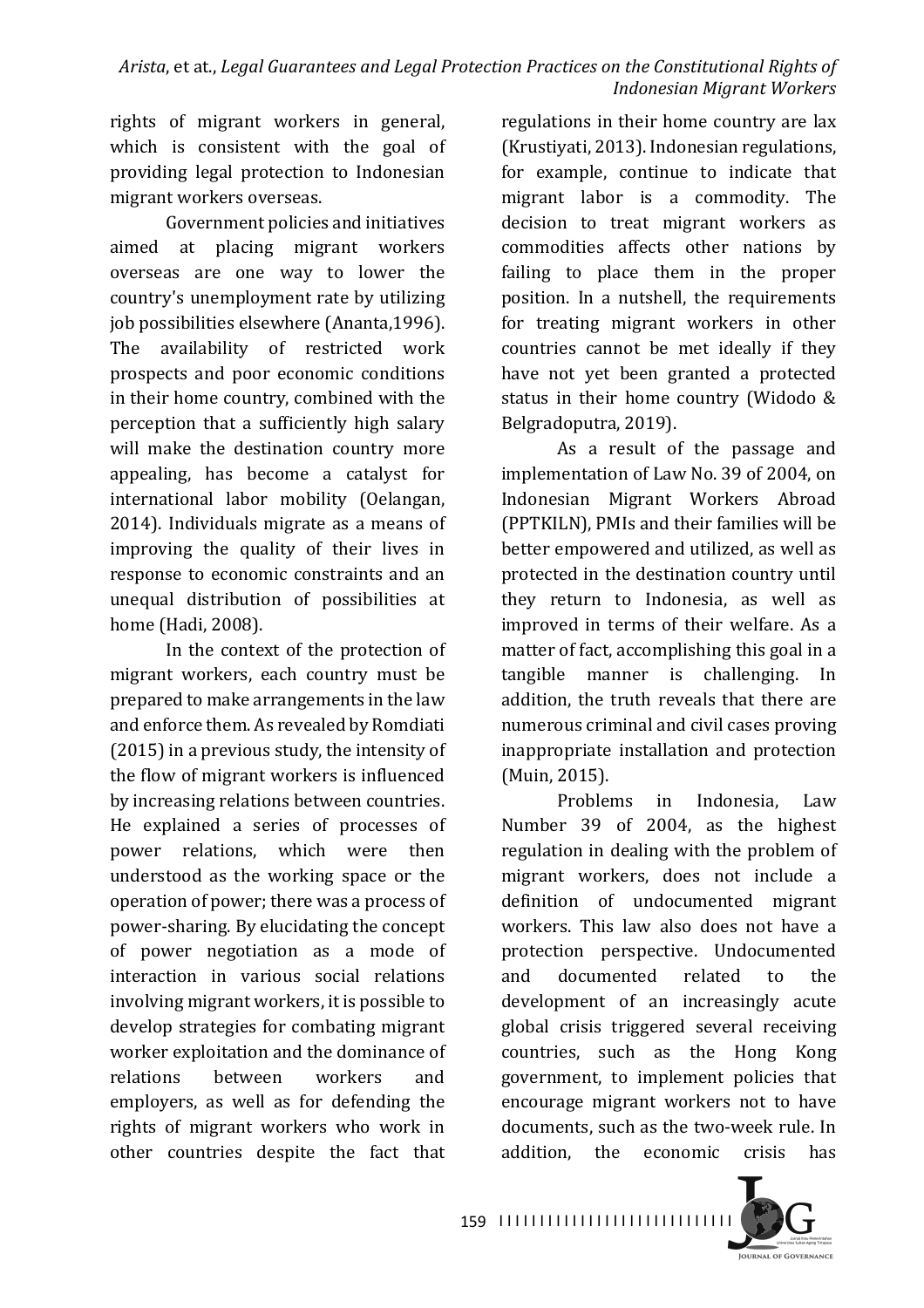prompted recipient countries to increase the need for undocumented Indonesian Migrant Workers (Husni, 2010).

They prefer to become undocumented migrant workers in sending countries such as Indonesia because they are compelled to avoid the high costs associated with the departure procedure when they become migrant workers. According to Fayyad (Hidayati 2013), the difficulties encountered by Indonesian migrant workers begin prior to their departure from Indonesia. The Indonesian government must have the authority to do so due to the country's governance methods and foreign ties, aside from the city and regency (Wahyudi, 2015).

On the other hand, because the issue of placement and protection of Indonesian workers is inextricably linked to the fundamental human rights of life and honor, the private institutions involved must, of course, be those that are capable, both in terms of commitment, professionalism, and economic viability, of guaranteeing the fundamental rights of citizens working abroad to remain. Additionally, every person who works outside his or her country's borders is considered an immigrant or a foreigner in the country in which he or she works. Thus, the best protection must originate (begin) with the employees themselves, who are fundamentally required to adhere to all applicable legal rules both at home and abroad. Because if it is the other way around, what occurs is a violation of the law, which will face several hurdles in defending or protecting it.

#### **Method**

A normative legal study on legal systematics is used to explore these issues, aiming to identify the basic/basic meanings in law, notably legal society, legal subjects, rights and responsibilities, legal occurrences, legal interactions, and legal objects. The research employed statutory, conceptual, analytical, and futuristic approaches (Diantha, 2016). Law number 18 of 2017 about the placement of Indonesian migrant workers (PPMI), and Law number 6 of 2012 concerning ratification of the International Convention on the Protection of the Rights of All Migrant Workers and Members of Their Families. This study applies deductive reasoning (law) to specific instances (real-life factual legal concerns). In deduction, legal values, principles, concepts, and norms are concretized (explained) and applied to specific legal issues, such as migrant worker protection and rights and obligations, which are still unclear.

### **Result And Discussion**

The Indonesian government has enacted legislation that serves as a regulatory and legal framework for the protection of Indonesian migrant workers; earlier, Law 39 of 2004 was amended to become Law 18 of 2017. This version focuses on migrant worker guarantees and rights, employment agreements, migrant worker protection, placement fees, preemployment training, supervisory oversight of relevant PMI placement organizers, and the involvement of the federal and regional governments. According to Article 4 of Law Number 18 of 2017, so-called Indonesian Migrant Workers are those who work for

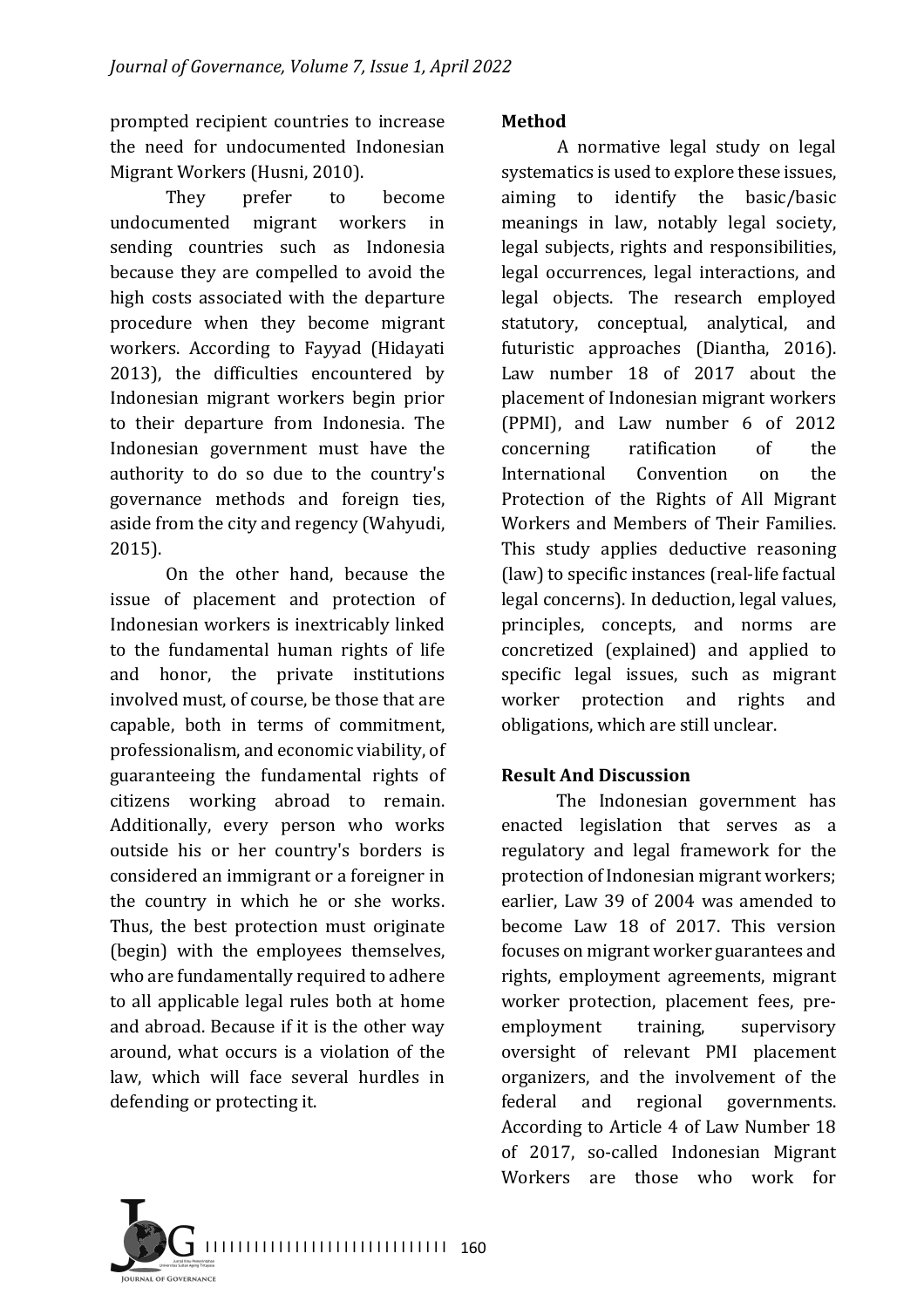employers who are legal companies, for individual or household employers, and for sailors on ship crews. This means that domestic PMIs who work overseas are considered Indonesian migrant workers. These migrant workers must be protected before, during, and after their work shifts.

The community expects legal certainty because, with legal certainty, the community will be orderly, safe, and peaceful as a form of legal guarantee (Soeikromo, 2017). The community expects benefits from implementing law enforcement. The law is for humans, so the implementation of the law must provide benefits and usefulness for the community. Do not let the law be implemented, causing unrest in society. People who get good and proper treatment will create a peaceful and peaceful situation (Sulistyowati, 2016). The law can protect the rights and obligations of each individual. In fact, with solid legal protection, the general goals of the law will be realized: order, security, tranquillity, welfare, peace, truth, and justice (Hermoyo, 2012).

Given the importance of labor to businesses, governments, and the community, it is necessary to consider work in order to ensure worker safety. This can be accomplished by providing legal protection to workers, either through compensation or by increasing recognition of human rights: human, physical, and socioeconomic protection through prevailing norms in the workplace (Salasa, 2014). "The excluded minority can be identified primarily by the characteristics of their meager economic lives, although marginalization does not always have economic consequences" (Harjono, 2008).

The employment connection between the employee and the employer is established by a written or oral employment agreement. Article 1610a of the Civil Code defines an agreement as one in which one party agrees to work for another party for a specified period of time in exchange for compensation. All rights and duties under the employment agreement are reciprocal between the employer and the employee. Thus, "both parties to a work relationship are obligated by the terms of the work agreement and applicable laws and regulations, such that the parties who entered into a work agreement in principle have the same and balanced position and degree." (Sutedi, 2009).

At the point of protection in the pre-employment period for PMIs, it is stated that they are entitled to protection from an administrative perspective, including the validity of the placement documents they have and the determination of working conditions and conditions. This is intended so that PMI does not falsify documents committed by specific individuals to the detriment of PMI in the destination country. Besides, administratively, PMI blessing is given technical protection, which includes socialization and government efforts to improve the quality of PMI through job training (Widyawati, 2018).

For pre-employment, PMI has the right to obtain labor market information, including requests for Indonesian migrant workers from business partners in the country of placement destination or prospective employers, both individuals

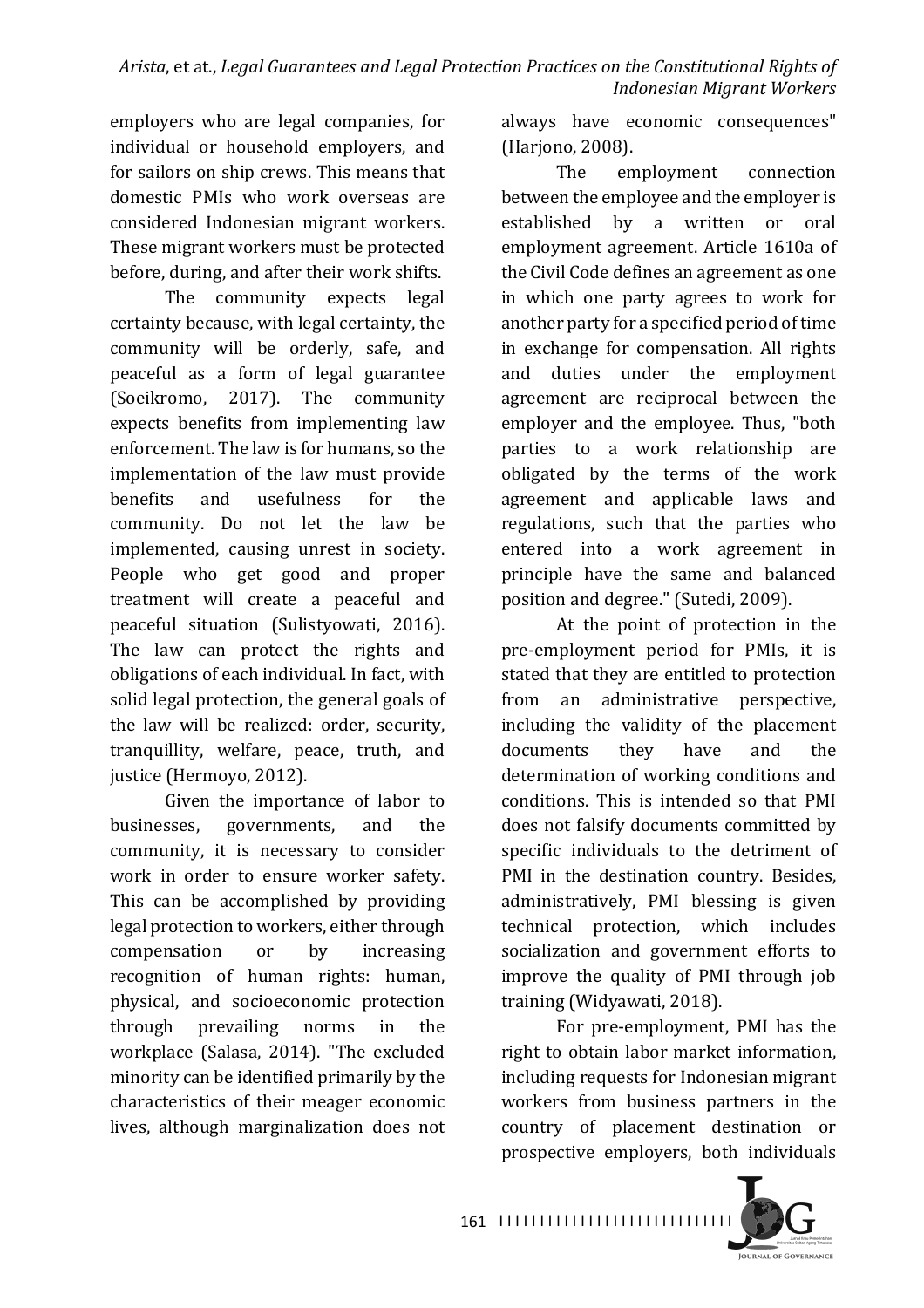and business entities related to PMI's distribution in the destination country. Regarding job market search, the government also carries out validation carried out by relevant labour officials. This validation is carried out on business partners or prospective employers, relevant officials who will review the labour requests offered by the business partners or potential employers.

Through protection during the placement period, it is clearly explained that the state is obliged to protect every Indonesian migrant worker from all forms of human rights crimes. The state is responsible for ensuring that all placement processes run according to the applicable legal corridors and are well coordinated with each relevant agency.

#### **Evolution of Thought on Constitutional Rights**

Constitutional rights are rights guaranteed by the constitution or fundamental law, whether the guarantee is expressed or implied. Because it is included in the constitution or the fundamental law, all branches of state power are obliged to respect it. Therefore, recognition and respect for constitutional rights as part of the constitution also means restrictions on state power (Palguna, 2013).

The ILO Convention on Migrant Workers of 1949 (No. 97) defines migrant workers as those who move from one country to another in search of work. In many cases, Indonesian migrant laborers are exploited on a systematic level from the time they are registered, recruited Violence against Indonesian migrants has been documented across Asia-Pacific and the Middle East, according to research by

the Consortium for the Defense of Indonesian Migrant Workers (KOPBUMI). Most of the violence and exploitation is directed at female migrant workers who face various forms of extortion, physical violence, disease, fraud, illegal recruitment, sexual harassment, unilateral termination of employment (PHK), unpaid salaries, human trafficking, and others (Asian Migrant Center (AMC), 2007).

The following are some alternative policies that the government can do regarding the protection of Indonesian female migrant workers (Rahayu & Munir, 2012):

- 1. Establishment of an integrated service center or crisis centre in the enclave that provides health, legal, psychological, and psychosocial services;
- 2. Providing information on migrant women's reproductive rights;
- 3. Providing information on processes that could become victims;
- 4. Providing information on what to do if a case occurs:
- 5. Availability of information regarding remittance management and entrepreneurship;
- 6. The existence of health, legal, and psychological assistance facilities in a safe home while working;
- 7. There is assistance for victims:
- 8. There is assistance in solving cases; and
- 9. The existence of entrepreneurship and skills training.

In addition, to prevent Indonesian female migrant workers from becoming victims of cases of human trafficking in persons. The rise of trafficking in persons (trafficking) is a type of crime committed

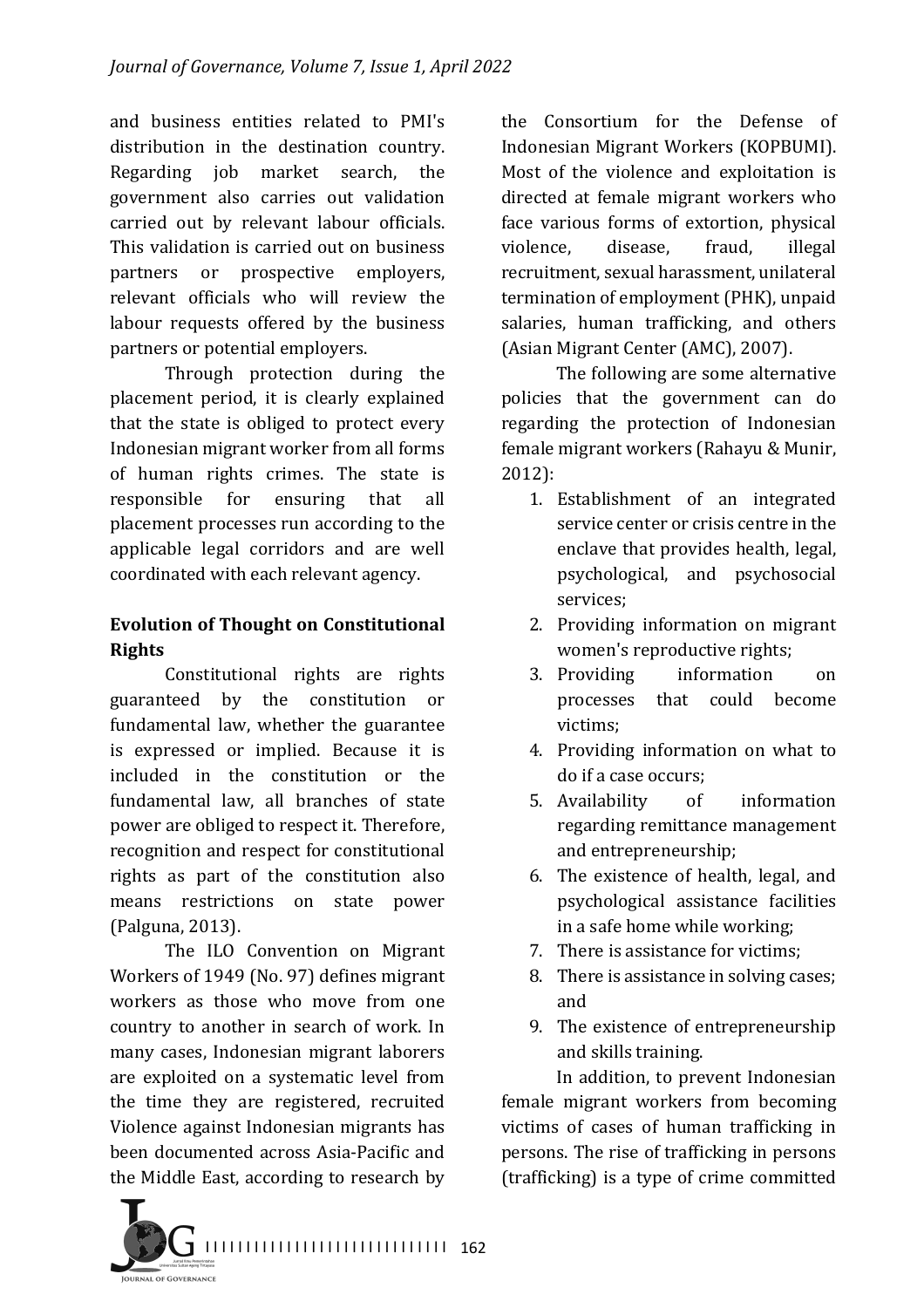Arista, et at., *Legal Guarantees and Legal Protection Practices on the Constitutional Rights of Indonesian Migrant Workers*

by organized syndicates covering national to international levels (Munthe, 2015), hence several obligations of the state, namely (Hidayati, 2013):

- 1. It is necessary to conduct socialization and increase capacity among law enforcement officers and Regional Apparatus Work Units as implementers of the law on the Eradication of Criminal Acts of Trafficking in Persons (UU PTPPO) and Regional Regulations related to trafficking in persons. Socialization also needs to be carried out in the broader community, including by disseminating information in rural and remote areas about the dangers and modes of trafficking in persons;
- 2. In carrying out capacity building in law enforcement and policy implementation, the government needs to understand human rights and their principles. So that human rights values can be incorporated into every activity carried out by law enforcement officers as well as the implementation of other policies at the national and regional levels;
- 3. In conducting socialization in the community, especially among women, it is also essential to apply the principle of empowerment and increase legal awareness, especially among vulnerable women and girls and their families. Thus, they understand the law and can demand and defend their rights as enshrined in the laws and regulations;
- 4. All law enforcement officers in Indonesia immediately implement the PTPPO Law and Regional Regulations related to handling cases of trafficking in persons. No longer just using the Code of Criminal Law (KUHP) and building a consistent control (monitoring) mechanism for the implementation of the PTPPO Law for the protection of female migrant workers;
- 5. Harmonize all existing and future policies, laws, and regulations with the PTPPO Law and related regional regulations as a legal umbrella to eradicate criminal acts of trafficking in persons;
- 6. Prepare equipment, infrastructure and personnel for the implementation of the PTPPO Law from the central to the village level (integrated service centres, postal services, victim-friendly complaints at the police station, funds for repatriation, psychosocial-media rehabilitation, and social integration for victims and their families);
- 7. Strengthen the network of antitrafficking non-governmental organizations nationally and internationally so that the protection of women in trafficking in persons follows human rights standards;
- 8. Strengthening the documentation (database) on the crime of trafficking in women from various parties as material for advocating government policies and

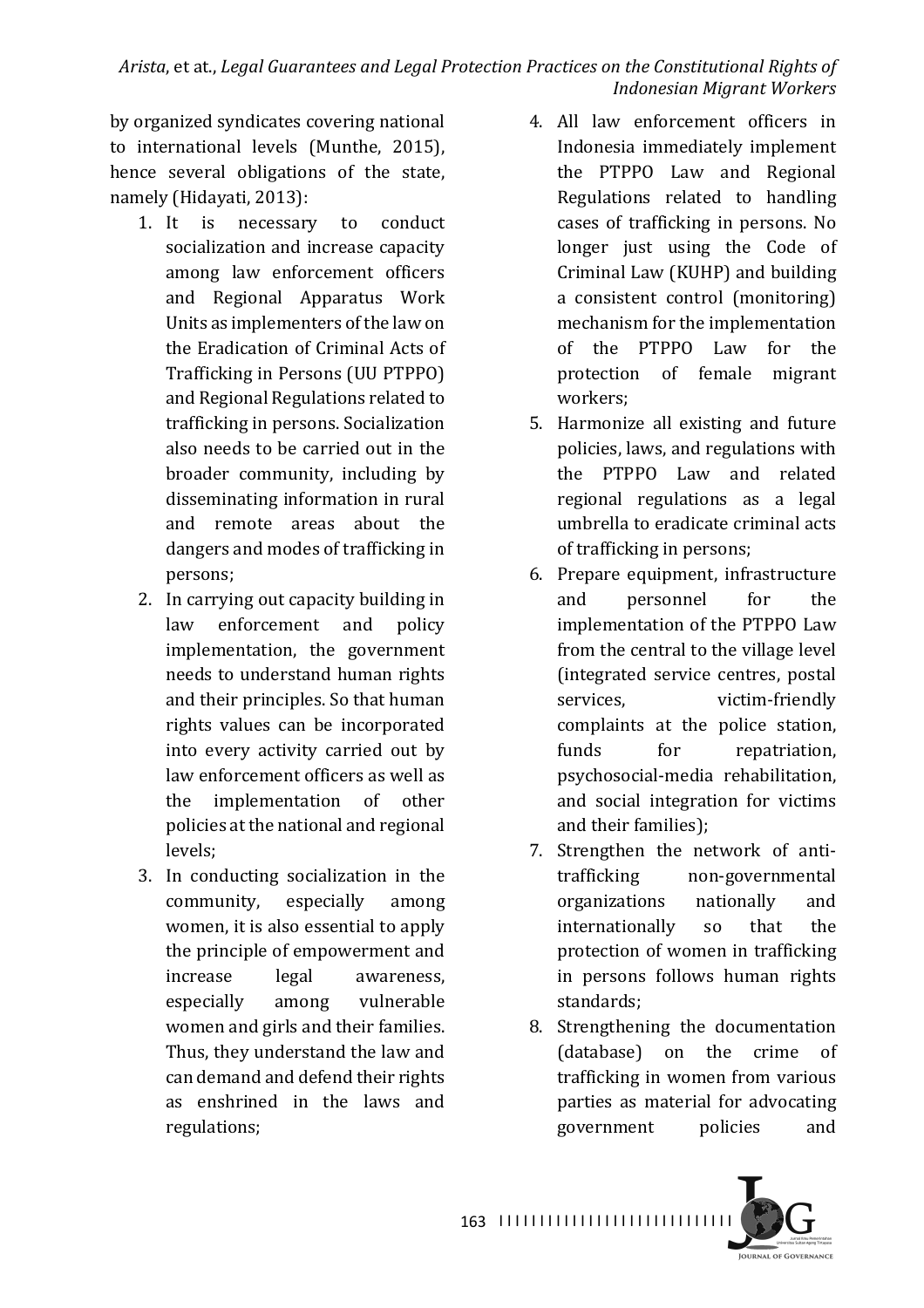campaigns for eradicating the crime of trafficking in persons;

- 9. Making a bilateral agreement between the state of Indonesia and the country that uses the services of migrant workers;
- 10. Establish a women's desk that handles migrant workers' problems; and K. Expand the function of non-governmental organizations (NGOs) to assist (Rahayu, 2011).

Numerous legal complications will develop if Indonesian migrant laborers in other countries are not protected. Migrant workers must be protected from the moment they arrive on the job until they leave. Even after employment, protection is provided, specifically all activities aimed at ensuring the safety of Indonesian migrant workers and their family members from the time they arrive in Indonesia at debarkation to the time they return to their country of origin, including continuing services to help them become productive workers. Whereas Law 13 of 2003 on Manpower serves as the legal framework for Law 18 of 2007, which includes the ratification of the International Convention on the Protection of the Rights of All Migrant Workers and Members of Their Families. Rights of All Migrant Workers and Their Families) established by Law No. 6 of 2012 (Hartono WidodoR, Jossi Belgradoputra, 2019).

According to Law No. 39 of 2004 concerning PPTKILN, Indonesian workers have the right to equal opportunities and treatment with other foreign workers in accordance with the destination country's laws and regulations, the right to legal protection in accordance with the

destination country's laws and regulations for actions that can degrade their dignity and dignity, as well as the right to obtain legal protection from actions taken against them by their employer.

ILO Convention 189 also requires Indonesian workers to respect and protect fundamental rights at work, such as freedom of association and effective recognition of collective bargaining rights. It also prohibits forced or compulsory labor and child labor as well as discrimination on the basis of employment status (Articles 3, 4, 11). An easy-tounderstand contract should be used to notify PMIs of their work responsibilities (Section 7).

The constitutional rights of workers in the 1945 Constitution after the amendments include (Iqbal, 2017):

- 1. Every citizen has the right to work and a reasonable standard of life for mankind:
- 2. The right to struggle for rights, namely freedom of association and assembly, expression of views orally and in writing, and so on, is established by law;
- 3. The right to legal certainty and justice, which means that everyone has the right to be recognized. guaranteed, protected, and treated fairly under the law;
- 4. The right to work and a reasonable standard of life, i.e., everyone has the right to work and to be compensated and treated fairly in a working relationship.

Based on Law Number 18 of 2017, during the PMI post-placement protection process, the central government coordinates with local governments down to the village level where PMI originates.

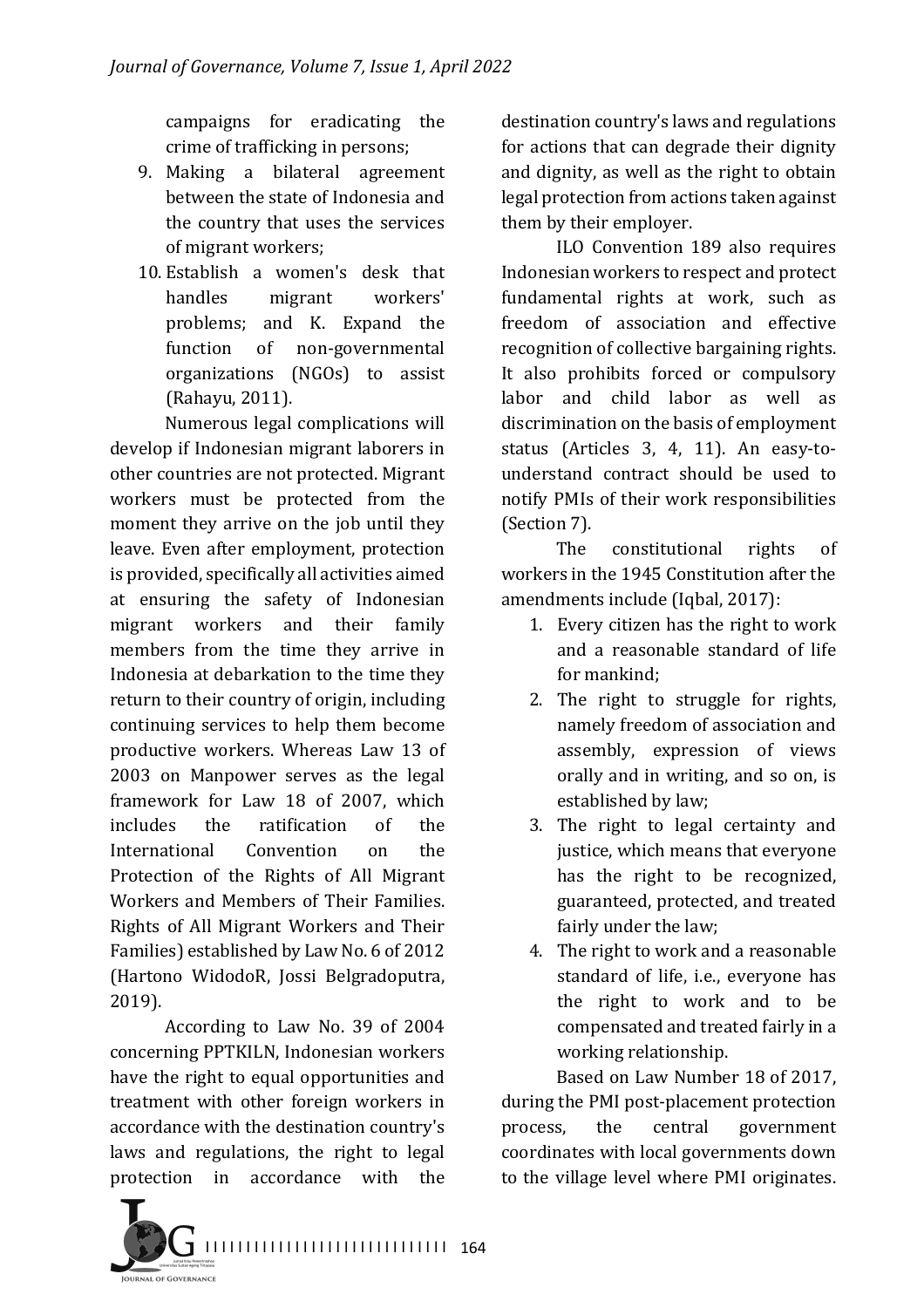In addition to the local government, the company that places the PMI is required to report its PMI return data to the representative of the Republic of Indonesia in the country of placement; this will then be verified by the top human resources to be able to classify whether the PMI has problems or not. If there are no problems, then the labor attache needs to re-verify that if PMI is ready to undergo the return process, PMI must be free from all forms of extension of the work agreement.

## Legal guarantee for the constitutional **rights of Indonesian Migrant Workers (PMI) abroad**

Legislation enacted in 2004 titled "Law 39 on the Placement and Protection of Indonesian Migrant Workers Abroad" has failed to meet the needs of despite the fact that Indonesia's 2004 Law No. 39 on the Placement and Protection of Indonesian Migrant Workers Abroad does not regulate the proportional allocation of tasks and authorities between the central government, regional governments, and For these reasons, it is necessary to modify Law No. 39 of 2004 on the Placement and Protection of Indonesian Migrant Workers Abroad. According to this law, the central and regional governments are responsible for the protection of migrant workers from the time before, during, and after work. It is the sole obligation of the private sector to employ Indonesian migrant workers.

The legal basis of Law Number 18 of 2017 concerning the protection of Indonesian migrant workers, namely:

a. Article 20, Article 21, Article 27 paragraph (2), Article 28 D paragraphs  $(1)$  and  $(2)$ , Article 28 E paragraphs  $(1)$  and  $(3)$ , Article 28 G, Article  $28$  I paragraphs  $(1)$  and  $(2)$ , and Article 29 of the Republic of Indonesia's 1945 Constitution:

- b. Law No. 13 of 2003 on Manpower (State Gazette of the Republic of Indonesia, No. 39, Supplement to the State Gazette of the Republic of Indonesia, No. 4279);
- c. Law No. 6 of 2012 on Ratification of the International Convention on the Protection of the Rights of All Migrant Workers and Members of Their Families (International Convention on the Protection of the Rights of All Migrant Workers and Members of Their Families) (State Gazette of the Republic of Indonesia of 2012 Number 115, Supplement to the State Gazette of the Republic of Indonesia Number 5314).

## The practice of legal protection of the **constitutional rights of Indonesian Migrant Workers (PMI) abroad**

Malaysia and Singapore are the two nations that get the most migrant laborers, particularly those from Indonesia. ASEAN leaders have decided to offer safety and legal clarity for migrant workers working in ASEAN member states. The agreement was formalized during the 31st ASEAN Summit in Manila, Philippines. It's based on the ASEAN Consensus on Promoting and Protecting Migrant Workers. Migrant workers in ASEAN countries must have protection and legal clarity because of this agreement. An important decision was made by the Indonesian government 10 years ago. In this agreement, migrants' rights have been restricted in a number of ways. Those who are employed as migrant

**JOURNAL OF GOVERNANCE**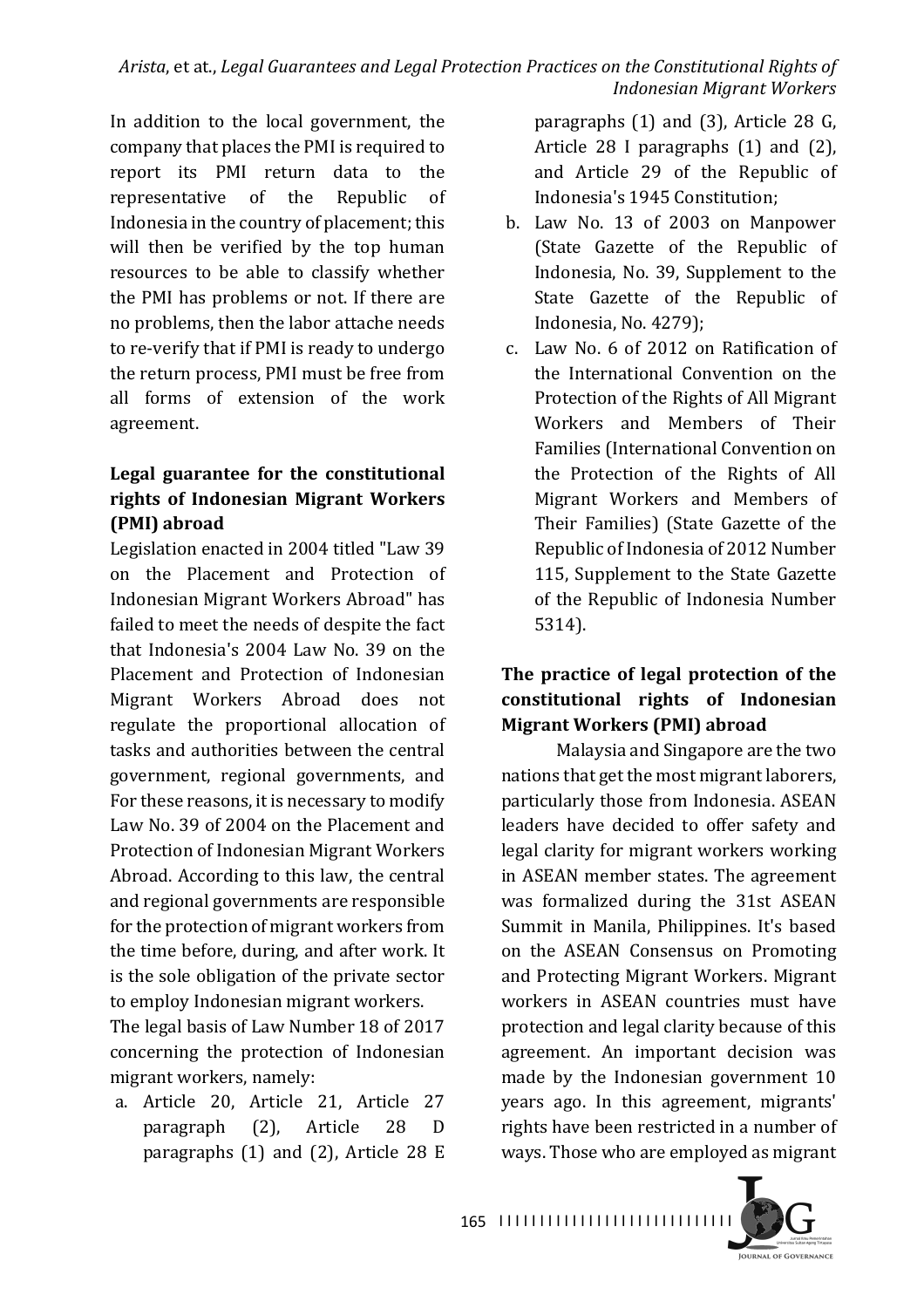laborers have a right to receive Retain your personal documents, such as passports.

As a result of human rights principles, migrant workers and their families are also protected. According to the United Nations Convention on Protection and Promotion of the Rights of All Migrant Workers and Their Families, enacted in 1990, this is also in line with the United Nations Declaration on Illegal Immigrants. They, as well as migratory workers who arrive and remain in the United States in order to work, are all afforded the same level of protection.

Based on legal guarantees and the practice of legal protection for PMI's constitutional rights abroad, because it uses the migrant worker protection convention as the primary consideration, it is considered quite excellent and advanced, although there are still inconsistencies in applying the rules. Because there are three implementing institutions, namely: agencies, private and independent companies, in implementing the placement of PMI, there is a conflict of authority between institutions, which in practice the Ministries and Institutions/Non-Ministry Agencies, creates uncertainty in the management of migrant worker protection and creates a blurring of norms related to the guidance and supervision of PMI. Then in practice, there are no rules which are clear about the protection of domestic workers, which is also no detailed regulation regarding legal assistance for PMI.

Furthermore, several principles that reinforce the protection of Indonesian migrant workers, among others:

1. The principle of integration, namely the protection of Indonesian migrant workers, must reflect the integration and synergy of all relevant stakeholders;

- 2. The notion that potential Indonesian migrants and current Indonesian migrants have the same rights, opportunities, and treatment in order to achieve respectable employment and a decent lifestyle;
- 3. To honor and defend human dignity and value, respect for human life as a creation of God Almighty must be reflected in the protection of Indonesian migrant workers.
- 4. The principle of democracy, that Indonesian migrant workers be given equal treatment and rights in expressing opinions, associating, and assembling;
- 5. By stressing issues of equality, nondiscrimination, and maintaining a balance between rights and duties, Indonesian migrant workers are protected in accordance with the idea of social justice;
- 6. In a system where men and women are treated equally, they have equal opportunities to fully realize their human rights and work abroad.
- 7. In order to safeguard Indonesian migrant workers, the idea of nondiscrimination must be adhered to, which means that they must not be subjected to discrimination on the basis of their religion or ethnicity;
- 8. Under the anti-trafficking concept, no prospective or current Indonesian migrant worker may be recruited, transported, delivered, transferred, or received under fear of violence, force, kidnapping, or imprisonment.
- 9. Accountability demands that all efforts and outcomes connected to

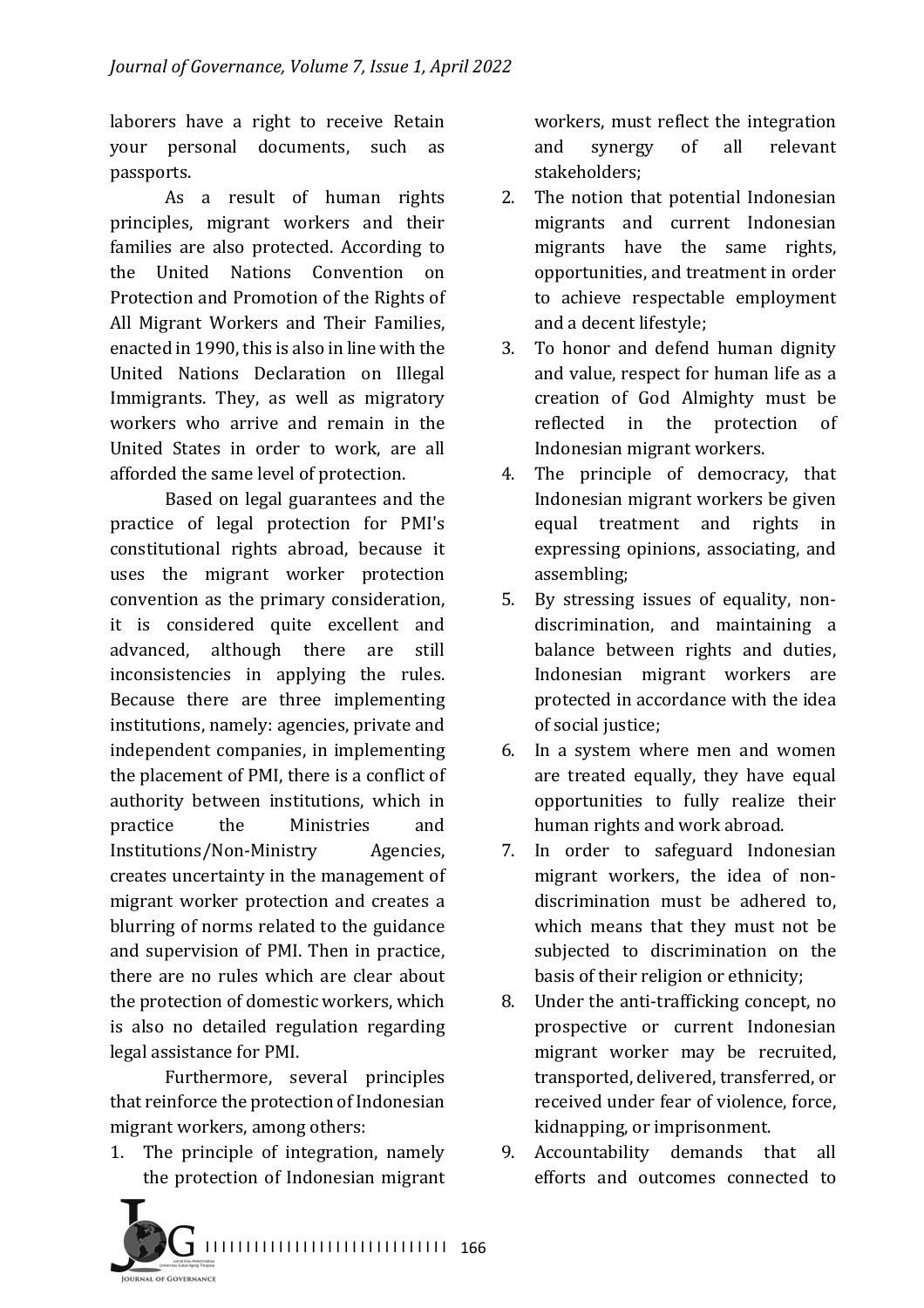migrant worker protection be made public in line with applicable legislation; and

10. In order to achieve prosperity and progress in all sectors of life today and in the future, Indonesian migrant workers must be protected at all phases of their employment.

## **Conclusion**

Legal guarantees and legal protection practices for PMI's constitutional rights abroad are pretty good. They are considered advanced because they use the migrant worker protection convention as the paramount consideration. However, there are still inconsistencies in applying the rules. In practice, there are three implementing institutions, namely agencies, companies, and independent institutions. As a result of this conflict of authority between institutions, there is a blurring of norms related to the guidance and supervision of PMI. Furthermore, there are no clear rules regarding the protection of domestic workers, which is equated with PMI, which is domestic.

# **Acknowledgement**

We extend all praise to God Almighty, who enabled this research to be completed through His blessings and grace. Moreover, the authors wanted to express their thankfulness to colleagues at Sriwijaya University for their support so far in this.

# **References**

Ananta, A. (1996) *Liberalisasi Ekspor dan Impor Tenaga kerja suatu* 

*Pemikiran Awal,* Yogyakarta: Pusat Penelitian Kependudukan UGM.

- Antari, N. L. S. (2008). Pengaruh Pendapatan, Pendidikan, dan Remitan terhadap Pengeluaran Konsumsi Pekerja Migran Nonpermanen di Kabupaten Badung (Studi Kasus pada Dua Kecamatan di Kabupaten Badung). *Jurnal Ekonomi Pembangunan*,  $4(2)$ , 1-18.
- Asian Migrant Centre, (AMC). (2007). *Indonesian Migrant Workers Union (IMWU), dan The Hongkong Coalition of Indonesian Migrant Workers Organization (Kotkiho), Pemerasan Sistematis Berkepanjangan pada Buruh Migran Indonesia di Hongkong*: *Studi Mendalam.* (AMC, IMWU, dan Kotkiho).
- Darma, S. A. (2017). Kedudukan Hubungan Kerja; Berdasarkan Sudut Pandang Ilmu Kaidah Hukum Ketenagakerjaan Dan Sifat Hukum Publik Dan Privat. Mimbar Hukum-*Fakultas Hukum Universitas Gadjah Mada*, 29(2), 221-234.
- Diantha, I. M. P. (2016). *Metodologi Penelitian Hukum Normatif Dalam Justifikasi Teori Hukum*. Prenada Media.
- Hadi, S. (2008). Sekuritasasi dan Upaya Peningkatan Perlindungan Terhadap Tenaga Kerja Indonesia di Malaysia. *Indonesian Journal of International Law*, *5*(4).
- Hamzah, A. S. (2016). Pengaturan Perlindungan Hukum bagi Tenaga Kerja Wanita beserta Keluarganya Berdasarkan UU No. 6 Tahun 2012 tentang Pengesahan Konvensi Internasional Perlindungan Buruh Migran beserta Keluarganya*. Jurnal*

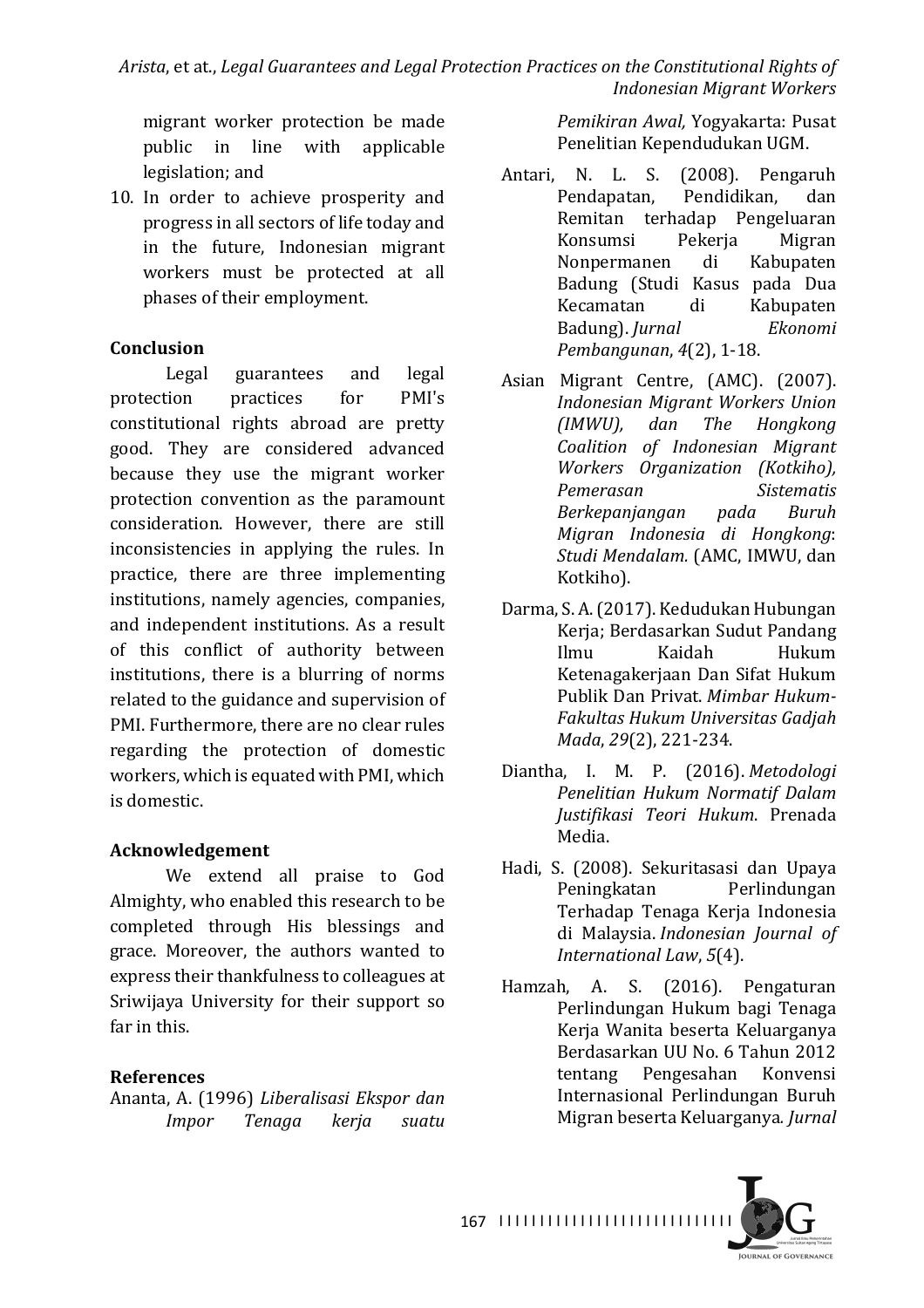*Hukum & Pembangunan, 46*(2), 256-277. 

- Harjono, (2008) Konstitusi Sebagai Rumah *Bangsa,*  Jakarta: Secretariat General and Registrar of the Constitutional Court.
- Hasibuan, M. S. (2007). *Manajemen: Dasar, Pengertian, dan Masalah.* Jakarta: Bumi Aksara.
- Hermoyo, B. (2012). Peranan Filsafat Hukum Dalam Mewujudkan Keadilan. *Wacana Hukum*, *9*(2).
- Hidayati, N. (2013). Perlindungan Hukum terhadap Buruh Migran Indonesia (BMI). *Jurnal Pengembangan Humaniora*, *13*(3).
- Husni, L. (2010). Asas Hukum dalam Undang-Undang Nomor 39 tahun 2004 untuk Mewujudkan Penempatan dan Perlindungan Tenaga kerja Indonesia yang bermartabat. *Jurnal Media Hukum*, *17*(1).
- Iqbal, M. (2017). *Sinergitas Antar Aparatur Penegak Hukum Dalam Penerapan Hukum Pidana Terkait Eksekutabilitas Putusan In Kracht PHI*. Jakarta: Research and Development Center for the Supreme Court of the Republic of Indonesia.
- Kaur, A. (2004). The Global Labour Market: International Labour Migration in Southeast Asia since the 1980s. In *Wage Labour* in *Southeast Asia since 1840* (pp. 197- 230). Palgrave Macmillan, London.
- Khoe, F. N. (2013). Hak Pekerja yang Sudah Bekerja Namun Belum Menandatangani Perjanjian Kerja Atas Upah Ditinjau Berdasarkan Undang-Undang Nomor 13 Tahun 2003 tentang Ketenagakerjaan. *Calyptra*, *2*(1), 1- 12.
- Law Number 39 of 2004 concerning the Placement and Protection of Indonesian Migrant Workers Abroad.
- Maimun. (2007). *Hukum Ketenagakerjaan Suatu Pengantar.* Jakarta: Pradnya Paramitha.
- Muhammad, A. K. (2006). *Etika Profesi Hukum,*  Bandung: Citra Aditya Bakti.
- Muin, F. (2015). Perlindungan Hukum Terhadap Tenaga Keria Indonesia (Tinjauan Terhadap UU Nomor 39 Tahun 2004 Tentang Penempatan dan Perlindungan Tenaga Kerja Indonesia). *Jurnal Cita Hukum*, *3*(1).
- Munthe, R. (2015). Perdagangan Orang (Trafficking) Sebagai Pelanggaran Hak Asasi Manusia. *JUPIIS: Jurnal Pendidikan Ilmu-ilmu Sosial*, *7*(2), 184-192.
- Muspawi, M. (2017). Urgensi Analisis Pekerjaan Dalam Manajemen Sumber Dava Manusia Organisasi. *Jurnal Ilmiah Universitas Batanghari Jambi, 17*(3), 196-204.
- Natalis, A., & Ispriyarso, B. (2018). Politik Hukum Perlindungan Pekerja Migran Perempuan di Indonesia. *Pandecta Research Law Journal*, *13*(2), 109-123.
- Nurcahyo, N. (2021). Perlindungan Hukum Tenaga Kerja Berdasarkan Peraturan Perundang-Undangan Di Indonesia. *Jurnal Cakrawala Hukum*, 12(1), 69-78.
- Palguna, I. D. G. (2013). Pengaduan Konstitusional (Constitutional Complaint): Upaya Hukum terhadap Pelanggaran Hak-hak Konstitusional Warga Negara. Jakarta: Sinar Grafika.